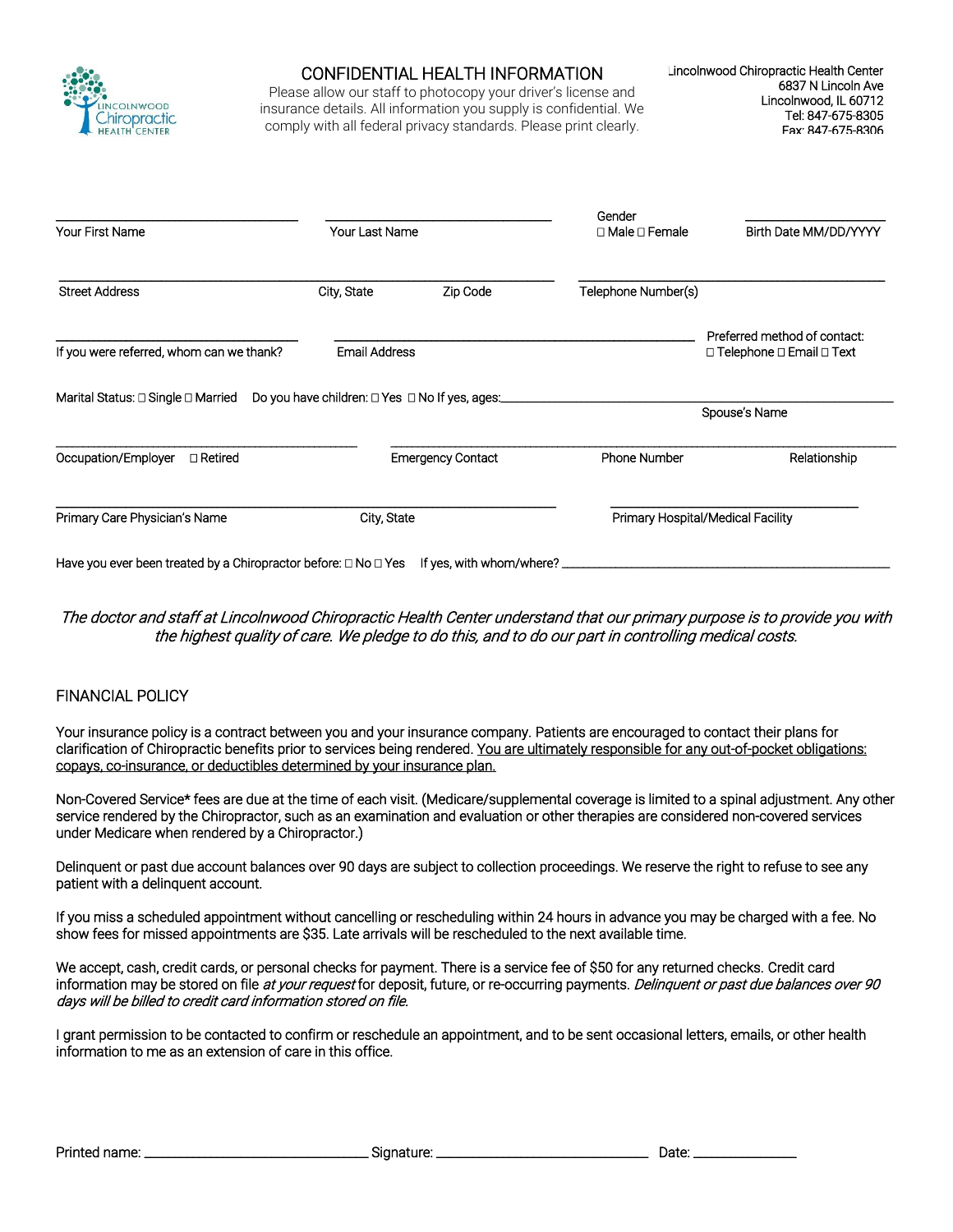| Name: _______________ |  |  |
|-----------------------|--|--|
| Date:                 |  |  |



MARK AN 'X' WHERE IT HURTS

# PATIENT HISTORY

What is your main complaint today? \_\_\_\_\_\_\_\_\_\_\_\_\_\_\_\_\_\_\_\_\_\_\_\_\_\_\_\_\_\_\_\_\_\_\_\_\_\_\_\_\_\_\_\_\_\_\_\_\_\_\_\_\_\_\_\_\_\_\_\_\_\_\_\_\_\_\_\_\_\_\_\_\_\_\_\_\_\_\_\_\_\_\_\_\_\_\_\_

When did these symptoms start (provide date MM/DD/YYY): \_\_\_\_\_\_\_\_\_\_\_\_\_\_\_\_\_\_\_\_\_\_\_\_

Are these symptoms related to  $\Box$  Auto Injury  $\Box$  Work Injury

On the scale below, please circle the severity of your main complaint (at it's worst)

What does your symptom feel like? check one or all that apply

 $\Box$  Dull  $\Box$  Aching  $\Box$  Throbbing  $\Box$  Sharp  $\Box$  Stabbing  $\Box$  Burning  $\Box$  Numbing/Tingling  $\Box$  Cramping  $\Box$  Stiffness

Other: \_\_\_\_\_\_\_\_\_\_\_\_\_\_\_\_\_\_\_\_\_\_\_\_\_\_\_\_\_\_\_\_\_\_\_\_\_\_\_\_\_\_\_\_\_\_\_\_\_\_\_\_\_

When do you experience or notice these symptoms most?  $\Box$  Morning  $\Box$  Evening  $\Box$  ALL THE TIME

| On the scale below, |     |     |     |     |     | , please circle the percentage of time you experience your main complaint: |     |     |     |      |
|---------------------|-----|-----|-----|-----|-----|----------------------------------------------------------------------------|-----|-----|-----|------|
|                     | 10% | 20% | 30% | 40% | 50% | 60%                                                                        | 70% | 80% | 90% | 100% |

Does the symptom radiate or travel to other areas of your body?  $\Box$  No  $\Box$  Yes If yes, where:  $\Box$ 

Do the following movements or activities aggravate your symptoms? *check all that apply* 

 $\Box$  Walking  $\Box$  Standing  $\Box$  Sitting  $\Box$  Bending  $\Box$  Lifting  $\Box$  Climbing  $\Box$  Sitting to Standing  $\Box$  Standing  $\Box$  Driving  $\Box$  Sports

Does the symptom interfere or effect:  $\Box$  sleep (interrupt or wake you)  $\Box$  work (have you missed work because of symptom)

 $\Box$  studying  $\Box$  housework/chores  $\Box$  personal grooming (showering, dressing, etc.)

Have you tried to relieve symptoms?  $\Box$  No  $\Box$  Yes If yes, with what?  $\Box$  Pain Medication  $\Box$  Ice  $\Box$  Heat  $\Box$  Massage  $\Box$  Stretching

Have you been treated for this condition before? No Yes (If yes, provide date MM/YYYY) \_\_\_\_\_\_\_\_\_\_\_\_\_\_\_\_\_\_\_\_\_\_\_\_\_\_\_\_\_\_\_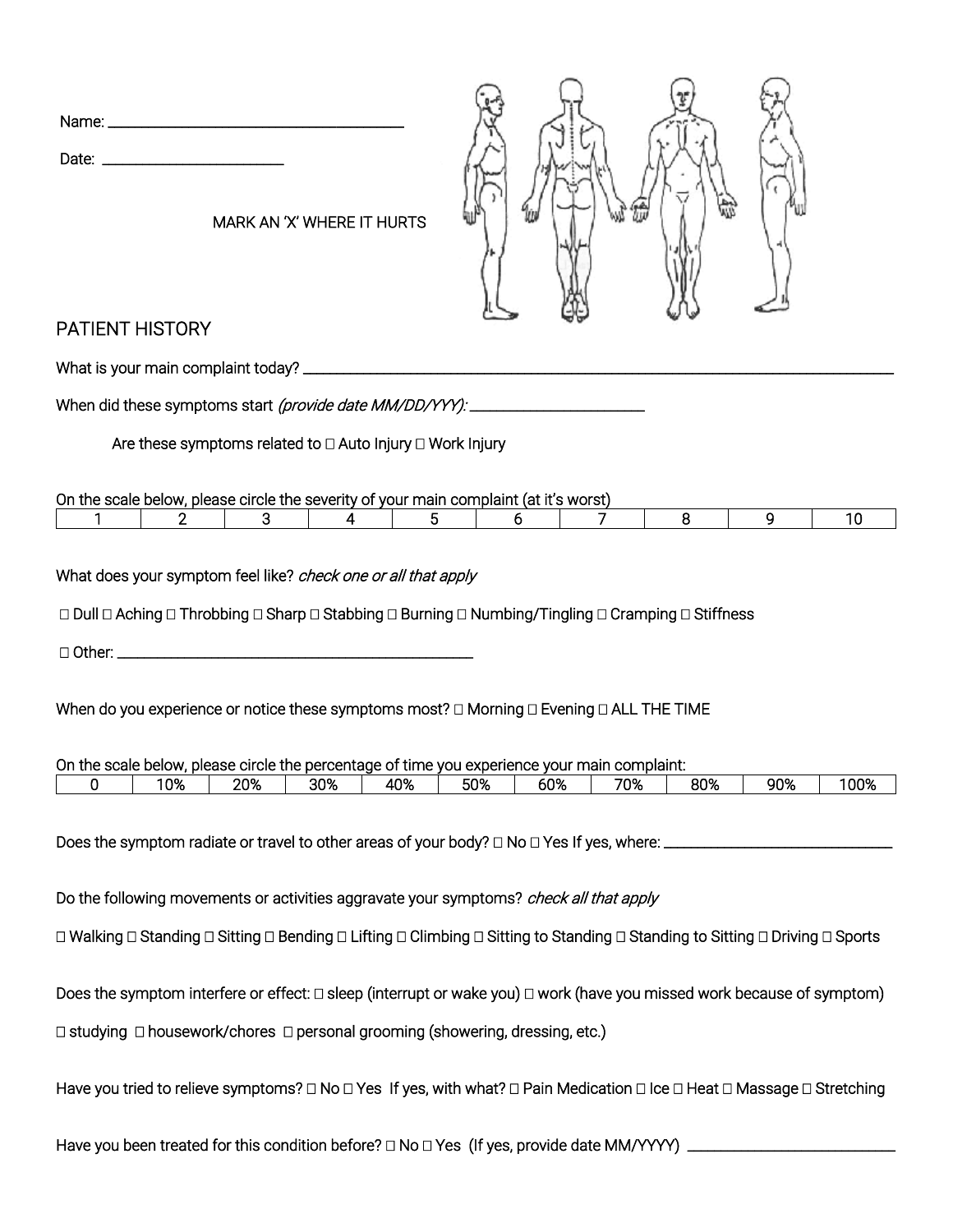| REVIEW OF SYSTEMS: Please check of any conditions you had or currently have:                                                       |
|------------------------------------------------------------------------------------------------------------------------------------|
| Musculoskeletal                                                                                                                    |
| □ Osteoporosis □ Arthritis □ Shoulder Problems □ Knee Problems □ Hip Disorders □ Foot/Ankle Pain □ Elbow/Wrist Pain                |
| □ Neck Pain □ Back Problems □ Poor Posture □ Scoliosis □ TMJ Issues                                                                |
| Neurological                                                                                                                       |
| □ Numbness □ Pins and Needles □ Headaches □ Dizziness □ Anxiety □ Depression                                                       |
| Cardiovascular                                                                                                                     |
| □ High Blood Pressure □ Low Blood Pressure □ High Cholesterol □ Poor Circulation □ Excessive Bruising                              |
| Respiratory                                                                                                                        |
| □ Asthma □ Apnea □ Emphysema □ Hay Fever □ Shortness of Breath □ Pneumonia                                                         |
| <b>Digestive</b>                                                                                                                   |
| □ Anorexia/Bulemia □ Ulcer □ Heartburn □ Constipation □ Diarrhea □ Food Sensitivities                                              |
| <b>Skin</b>                                                                                                                        |
| □ Skin Cancer □ Psoriasis □ Eczema □ Acne □ Hair Loss □ Rash                                                                       |
| Endocrine                                                                                                                          |
| □ Diabetes □ Thyroid Issues □ Hypoglycemia □ Frequent Infection □ Swollen Glands □ Low Energy                                      |
| Genitourinary                                                                                                                      |
| □ Kidney Stones □ Infertility □ Bedwetting □ Prostate Issues □ Erectile Dysfunction □ PMS Symptoms                                 |
| □ Are you pregnant? □ Yes □ No                                                                                                     |
| □ Number of pregnancies:<br>Natural Births:<br>Caesarian:                                                                          |
| □ What was the first date of your last menstrual cycle? _______________________________                                            |
| CURRENT MEDICATIONS: D None                                                                                                        |
| ALLERGIES: □ None                                                                                                                  |
| SURGICAL HISTORY: □ None                                                                                                           |
| SOCIAL HISTORY: Do you use tobacco: □ No □ Prior □ Yes How often? ______________ How many years? _____________                     |
| How many glasses of water do drink a day? ________ Do you drink caffeinated beverages? $\Box$ No $\Box$ Yes How many a day? ______ |
|                                                                                                                                    |
| FAMILY HISTORY OF DISEASE: □ Unknown □ Maternal □ Paternal : □ Heart Disease □ Cancer □ Other ______________________               |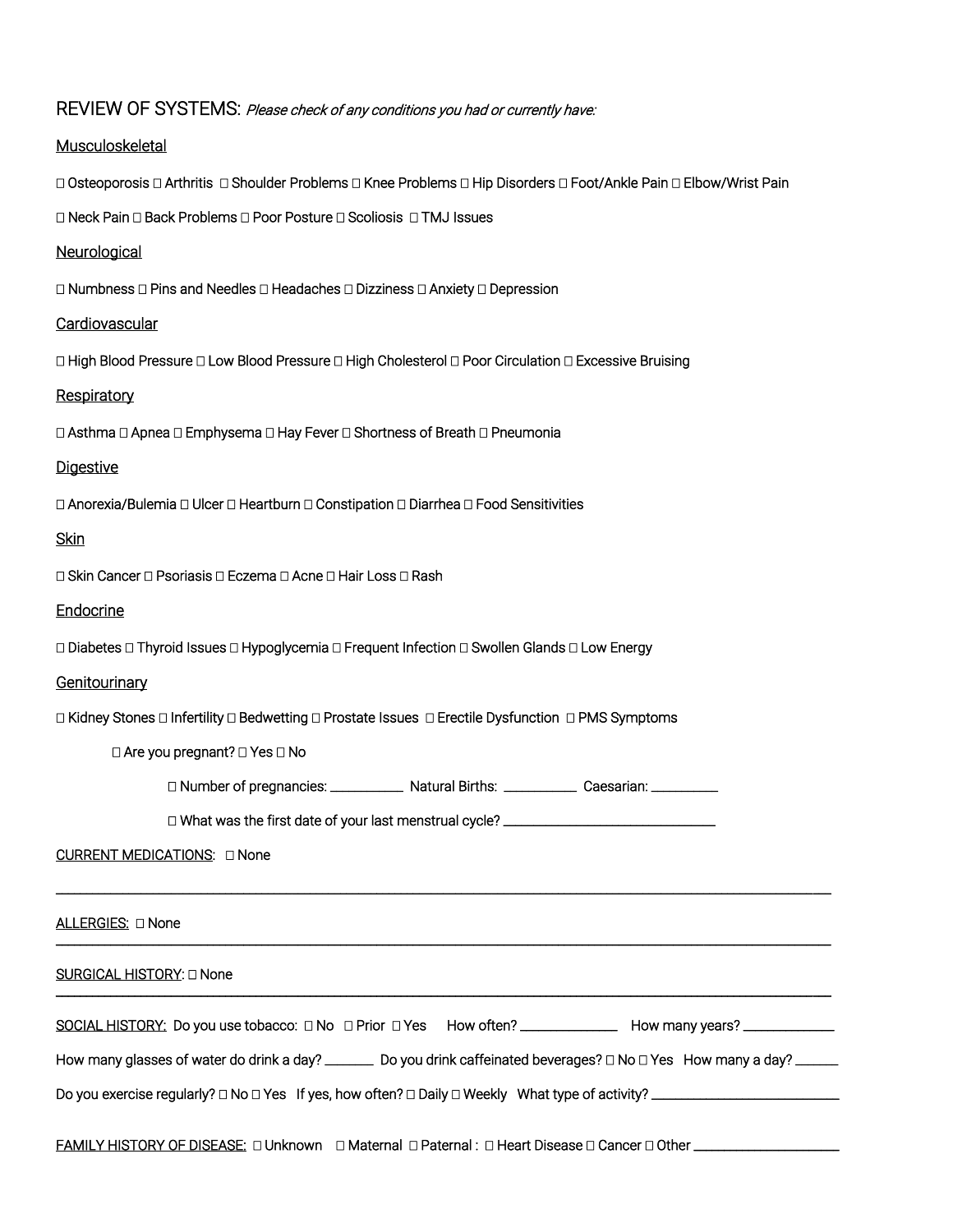

Lincolnwood Chiropractic Health Center 6837 N Lincoln Ave Lincolnwood, IL 60712 Tel: 847-675-8305 Fax: 847-675-8306

#### ACKNOWLEDGEMENTS

#### To set clear expectations, improve communication and help you get the best results in the shortest amount of time, please read each statement and sign your agreement.

#### PRIVACY POLICY

For use and/or disclosure of protected health information (PHI) to carry out treatment, payment, and healthcare operations. I hereby state that by signing this consent, I agree and acknowledge as follows: Lincolnwood Chiropractic Health Center's Notice of Privacy Practices has been provided to me prior to my signing this consent.

The Notice of Privacy Practices includes a complete description of the uses and/or disclosure of my Protected Health Information ("PHI") necessary for Lincolnwood Chiropractic Health Center to provide treatment to me, and also necessary to obtain payment for that treatment and to carry out it's health care operations.

Lincolnwood Chiropractic Health Center reserves the right to change its Privacy Practices that are described in its Notice of Privacy Practices, in accordance with applicable law. I also have the right to obtain any revised notices at Lincolnwood Chiropractic Health Center.

Lincolnwood Chiropractic Health Center may communicate with my primary care physician and/or other health care providers to provide me with optimum health care. If this is necessary, copies of my medical records will be submitted to my primary care physician and/or other health care providers for coordination of my care and treatment.

Lincolnwood Chiropractic Health Center has the right to release my medical information necessary to process insurance claims. The Notice of Privacy Practices also describes my rights and the duties of this office with respect to my Protected Health Information.

#### INFORMED CONSENT

I instruct the chiropractor to deliver the care that, in his or her professional judgement, can best help me in the restoration of my health. I also understand that the chiropractic care offered in the practice is based on the best available evidence and designed to reduce or correct vertebral subluxation. Chiropractic is a separate and distinct healing art from medicine and does not proclaim to cure any named disease or entity.

I consent to the performance of chiropractic adjustments and other chiropractic procedures, including various modes of physical therapy on me (or on the patient named below, for whom I am legally responsible) by the doctor of chiropractic and/or other licensed doctors of chiropractic who now or in the future work at Lincolnwood Chiropractic Health Center. I have had an opportunity to discuss with the doctor of chiropractic and/or with other office or clinic personnel the nature and purpose of chiropractic adjustments and other procedures. I understand that results are not guaranteed.

To the best of my ability, the information I have supplied is complete and truthful. I have not misrepresented the presence, severity, or cause of my health concern.

#### I HAVE READ AND FULLY UNDERSTAND THIS PRIVACY POLICY AND CONSENT TO TREATMENT FOR MY PRESENT CONDITION AND FOR ANY FUTURE CONDITION(S) FOR WHICH I SEEK TREATMENT.

Printed name: \_\_\_\_\_\_\_\_\_\_\_\_\_\_\_\_\_\_\_\_\_\_\_\_\_\_\_\_\_\_\_\_\_\_\_\_\_ Signature: \_\_\_\_\_\_\_\_\_\_\_\_\_\_\_\_\_\_\_\_\_\_\_\_\_\_\_\_\_\_\_\_\_\_\_ Date: \_\_\_\_\_\_\_\_\_\_\_\_\_\_\_\_\_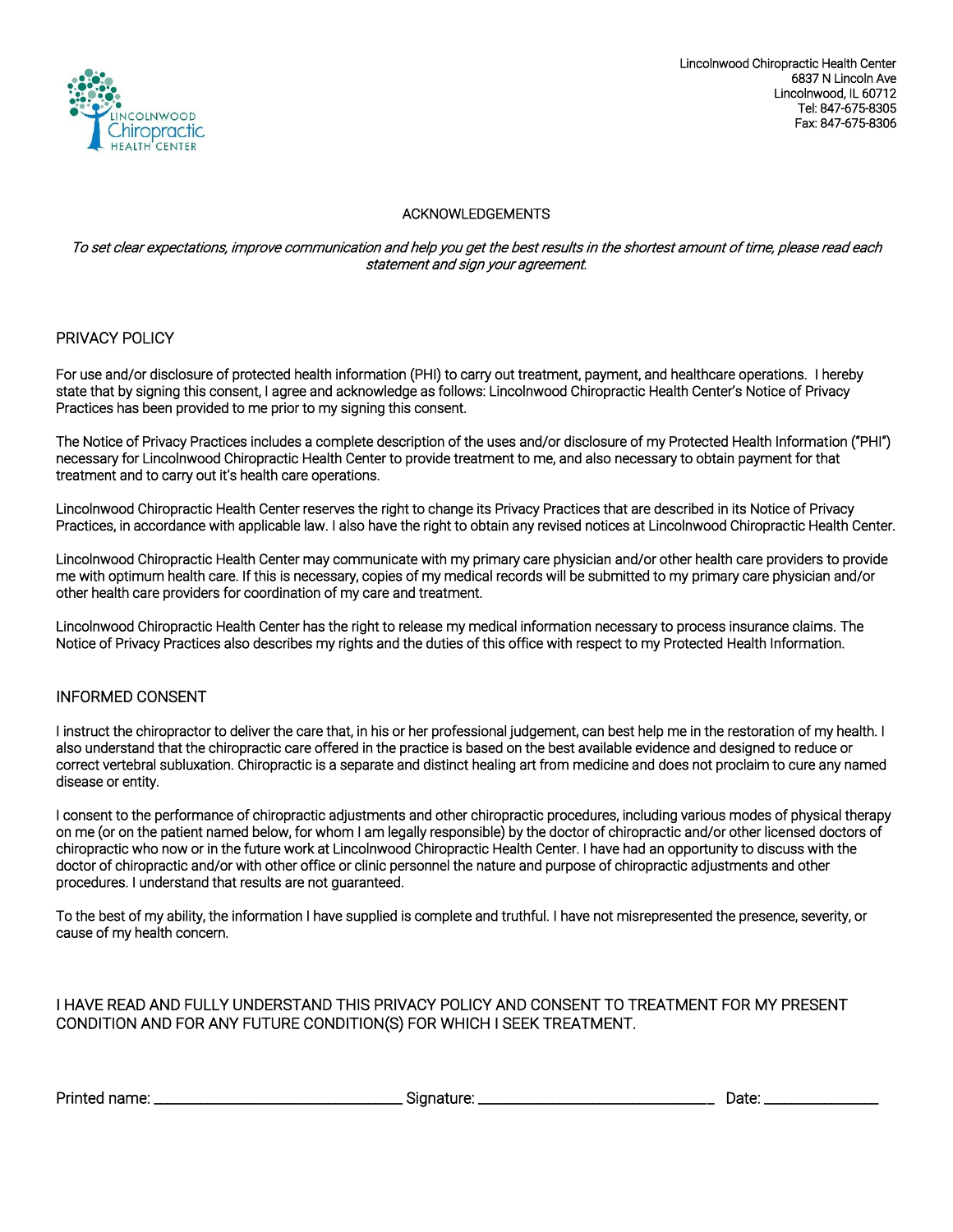# **CONSENT TO EXAMINATION AND CARE BY LINCOLNWOOD CHIROPRACTIC HEALTH CENTER**

As a patient, you are entitled to be informed the purpose, benefits, and potential risks of a health care procedure, and to make the decision about whether or not to undergo the procedure. **Please read this entire document prior to signing it. It is important that you understand the information contained in this document. In anything is unclear, please ask questions before you sign.**

### **The Nature of the Chiropractic Adjustment**

A primary treatment I use as a Doctor of Chiropractic is spinal manipulative therapy (also called "chiropractic adjustment"). If I believe it is indicated in your case, I will use this treatment by placing my hands or a mechanical instrument upon your body in such a way as to move your joints. That may cause an audible "pop" or "click," much as you have experienced when you "crack" your knuckles. You may feel a sense of movement.

### **Other Examinations, Tests, and Treatments**

In addition, I may use other tests and examinations, some of which are listed below, if I believe they are warranted based on your condition and the information you give me. As a part of the analysis, examination, and treatment, you are consenting to the following procedures, except those that you select below:

- o Spinal Manipulative Therapy
- o Palpation
- o Vital signs
- o Range of motion testing
- o Orthopedic testing
- o Basic Neurological Muscle Strength Testing
- o Postural Analysis
- o Ultrasound
- o Hot/Cold Therapy
- o Electrical Muscle Stimulation
- o Mechanical Traction
- o Massage Therapy
- o Acupuncture

# **Material Risks Of Chiropractic Adjustment**

As with any healthcare procedure, certain complications may arise during chiropractic manipulation and therapy. These complications include but are not limited to: fractures, disc injuries, dislocations, muscle strain, cervical myelopathy, costovertebral strains and separations, and burns. Some types of manipulation of the neck have been associated with injuries to the arteries in the neck leading to or contributing to serious complications, including stroke. Some patients will feel some stiffness and soreness following the first few days of treatment. I will make every reasonable effort during the examination to screen for contraindications to care; however, if you have a condition that would otherwise not come to my attention, it is your responsibility to inform me.

\_\_\_\_\_\_\_\_\_\_\_\_\_\_\_\_\_\_\_\_\_\_\_\_\_\_\_\_\_\_\_\_\_\_\_\_\_\_\_\_\_\_\_\_\_\_\_\_\_\_\_\_\_\_\_\_\_\_\_\_\_\_\_\_\_\_\_\_\_\_\_\_\_\_\_\_\_\_\_\_\_\_\_\_\_\_\_\_\_\_\_\_\_\_\_\_\_\_\_\_\_\_\_\_\_\_\_\_\_\_\_\_\_\_\_\_\_\_\_\_\_\_\_\_\_\_\_\_\_\_\_\_\_\_\_\_\_\_

### **Probability of Risks Occurring**

Fractures are rare occurrences and generally result from some underlying weakness of the bone which I check for during the taking of your history and during examination and X-ray. Stroke has been the subject of tremendous disagreement. The incidences of stroke are exceedingly rare. In 2008, one study reported the risk to be 1 case per 400,000 to 1,000,000 cervical spine adjustments. To the best of my knowledge, this is the largest controlled research study to date on this issue. Please ask if you would like additional information regarding cervical spine adjustments and risk of stroke. The other complications are also generally described as rare.

#### **Availability and Nature of Other Treatment Options**

Other treatment options for your condition may include:

• Self-administered, over-the-counter analgesics and rest – risks may include irritation to stomach, liver and kidneys, and other side effects in a significant number of cases.